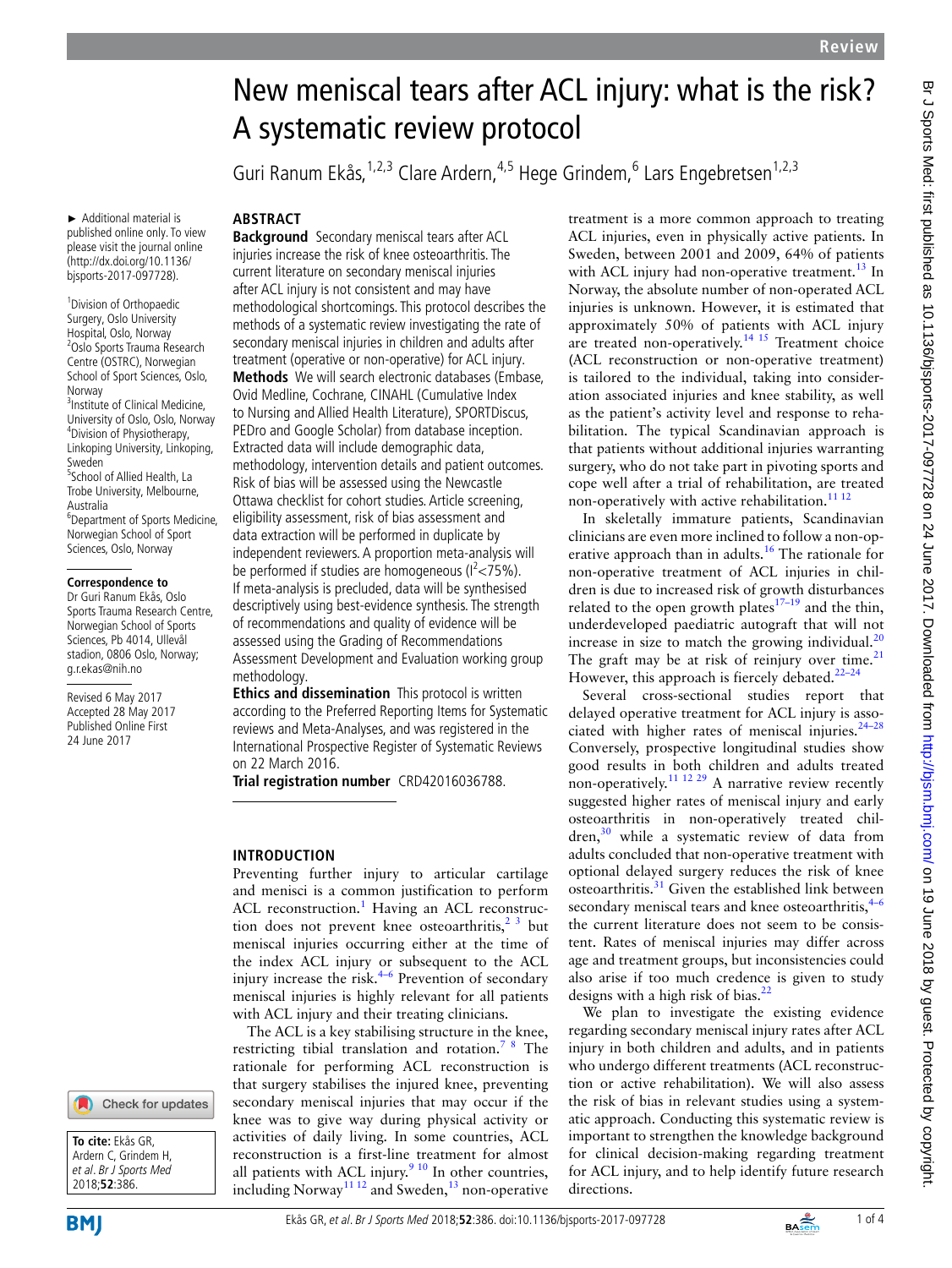# **Methods and analysis**

This is a protocol of a systematic review adhering to the Preferred Reporting Items for Systematic reviews and Meta-Analysis (PRISMA) guidelines. $3233$  The main aim of this systematic review is to investigate the rate of secondary meniscal injuries after ACL injury and to assess the quality of this body of evidence. The secondary aim is to describe the rates of secondary meniscal injury by treatment (non-operative or operative) and skeletal maturity (immaturity or maturity).

The following are the review questions:

- 1. What is the incidence of secondary meniscal injury following treatment for ACL injury?
- 2. Is there a difference in the incidence of secondary meniscal injury between patients who had ACL reconstruction and patients who had non-operative treatment?
- 3. Is there a difference in the incidence of secondary meniscal injury between patients who were skeletally immature and patients who were skeletally mature at the time of treatment for ACL injury?

A secondary meniscal injury is defined as a new meniscal injury that occurs after the ACL injury. To be able to differentiate between secondary meniscal injuries and meniscal injuries occurring concurrently with the ACL injury, studies must report the meniscal status at the time of diagnosis or at the start of treatment for ACL injury.

# **Eligibility criteria**

We will apply the following inclusion criteria:

- 1. article includes patients with ACL injury (diagnosis must be confirmed with MRI and/or diagnostic arthroscopy), all age groups
- 2. article reports the number of meniscal injuries at the time of ACL injury diagnosis or at start of index treatment for ACL injury to establish baseline meniscal status
- 3. article reports the number of secondary (new) meniscal injuries that have occurred since the defined baseline meniscal status
- 4. original research article
- 5. article includes a minimum of 20 participants at final follow-up
- 6. published in English language.
- We will apply the following exclusion criteria:
- 1. systematic reviews, meta-analyses or other types of literature review
- 2. only reporting meniscal injury at the time of ACL injury diagnosis *or* at the start of treatment
- 3. case studies
- 4. non-human studies
- 5. specifying the index treatment as revision ACL surgery
- 6. only including patients with knee dislocation or multiligament knee injuries (rupture of more than 2 of 4 main stabilising structures).

Studies exclusively evaluating patients undergoing revision ACL surgery or patients with knee dislocations or multiligament injuries will be excluded because they include selected groups of patients with worse outcomes and higher failure rates.<sup>3</sup>

# **Search strategy**

In collaboration with two university librarians, we developed search strategies for the Embase, Ovid Medline, Cochrane Library, CINAHL, SPORTDiscus and PEDro electronic databases, adapting the search strategies to medical subject headings terms and keywords as necessary for each database (see online

[supplementary file 1](https://dx.doi.org/10.1136/bjsports-2017-097728) for the search strategy as applied to the Ovid Medline database). A pilot of the systematic search was conducted on 2 February 2016 by a librarian. There are no limits to language, publication year or study design applied to the search. An additional search will be conducted in Google Scholar. We will rerun the searches prior to manuscript submission to identify any eligible studies published since our first database search.

To supplement the electronic database search, we will handsearch the reference lists of included studies and relevant systematic reviews for potentially eligible articles missed in the electronic database search, and conduct forward citation tracking using Google Scholar. We will also hand-search the ePublication lists for any newly published articles that may not be indexed by the electronic databases in the following journals: *American Journal of Sports Medicine*, *Journal of Bone and Joint Surgery*, *Arthroscopy*, *Bone & Joint Journal* and the *British Journal of Sports Medicine*.

All search results will be exported to an EndNote library, where we will check for, and exclude, duplicate records. All included articles will be uploaded to Covidence for article screening (covidence.org). Covidence is an internet-based software program specifically designed for managing article selection and data extraction in systematic reviews.

# **Article selection**

Two reviewers (GRE and CA) will independently screen titles and abstracts to identify potentially relevant studies. The fulltext version of all articles identified as potentially relevant will be retrieved for eligibility assessment. If it is unclear from the title and abstract screen whether an article meets the inclusion criteria, the article will be reviewed in full text.

Two independent reviewers (GRE and CA) will screen the fulltext articles to evaluate whether the studies meet the selection criteria. Any disagreements will be resolved by consensus discussion. If an agreement regarding eligibility cannot be reached, a third author (HG) will be consulted. The inter-rater agreement (kappa) for eligibility assessment will be calculated and reported. The reasons for excluding studies will be documented.

# **Data extraction**

Data from all included articles will be extracted independently and in duplicate using a data extraction template specifically created for this review (GRE will extract data from all included articles; CA and HG will extract data from 50% of the articles each). Disagreements will be resolved via consensus discussion. A third reviewer (either CA or HG) will be consulted if discrepancy cannot be resolved. If required, we will contact study authors by email for clarification. The data extraction form will be piloted and tested by the reviewers (GRE, HG and CA) prior to the data extraction process to ensure consistency. The predefined variables for extraction are the following:

- 1. publication details: first author, year, funding source
- 2. population: age, skeletal maturity, method for determining skeletal maturity, sex, activity level (before and after injury), population setting (where the patients are recruited from)
- 3. intervention: ACL reconstruction (surgical technique, graft source, timing), non-operative treatment (rehabilitation protocol), recommendation of activity modification
- 4. outcome: number of meniscal injuries at baseline (medial, lateral or both), number of meniscal injuries at follow-up (medial, lateral or both), how secondary injuries were assessed and diagnosed (eg, patient-reported symptoms, follow-up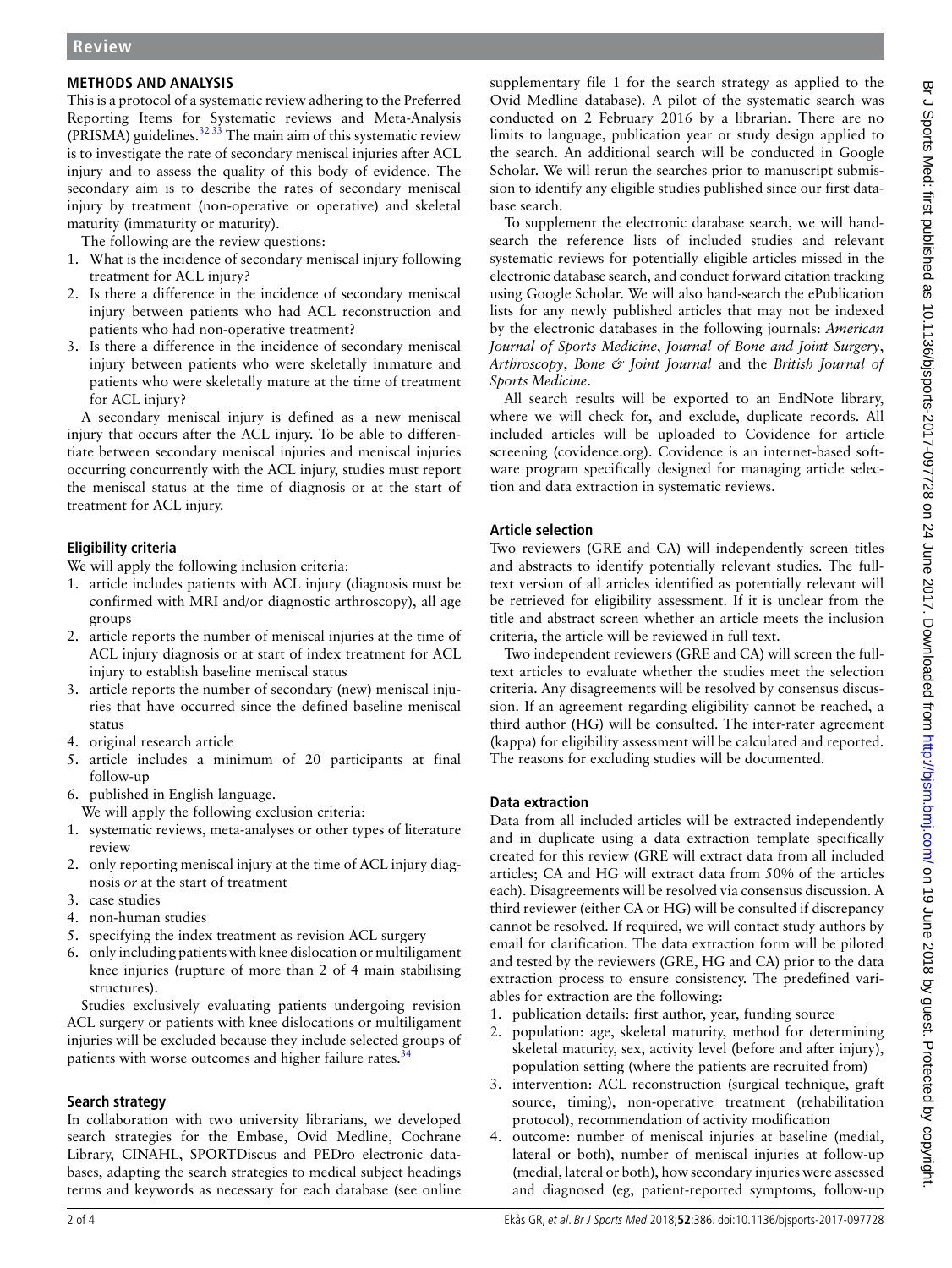arthroscopy), diagnostic method (eg, MRI or arthroscopy), return to sport, giving way episodes after baseline

5. methodology: study design, sample size, length of follow-up.

#### **Risk of bias assessment**

Because we have not limited our review to a particular study design, the risk of bias assessment must be appropriate for randomised and non-randomised studies. Non-comparative studies are also pertinent to answering our primary review question. As summarised in the PRISMA elaboration, a scale that numerically summarises risk of bias assessment into a single score on a continuous scale can be misleading, or at least, unhelpful.<sup>[35](#page-3-15)</sup> We pilot-tested the Cochrane Tool to Assess Risk of Bias in Cohort Studies<sup>36</sup> and the Newcastle Ottawa Quality Assessment Scale for Cohort Studies.<sup>[37](#page-3-17)</sup> Of the two, we found the Newcastle Ottawa Scale better suited our primary review question and the expected variation in study design.

The risk of bias assessment will be used to inform our data synthesis and the conclusions that we draw.

Two independent reviewers will perform the risk of bias assessment using the Newcastle Ottawa Scale (GRE will assess all included articles; CA and HG will assess 50% of the articles each). Disagreements will be resolved via consensus discussion. A third reviewer (either CA or HG) will be consulted if discrepancy cannot be resolved.

#### **Data analysis and presentation**

If there are sufficient data, we will conduct a proportion meta-analysis to determine the rate of secondary meniscal injury following treatment for ACL injury. If studies are sufficiently homogeneous ( $I^2$ <75%), we will conduct a meta-analysis using a random-effects model. We will present summary estimates in forest plots. If the  $I^2$  is greater than 50%, possible sources of heterogeneity will be explored via subgroup analyses. Predefined subgroups are patients treated with ACL reconstruction compared with non-operative treatment, and data from skeletally immature patients compared with skeletally mature patients. We will conduct a sensitivity analysis to assess whether differences in diagnostic methods affect the results. If there are sufficient data, we will conduct meta-regression to examine the relationship between age and secondary meniscal injury. If possible, we will look at the relationship between activity level, preinjury and post-treatment, and secondary meniscal injury. We will assess publication bias and small study effects using a funnel plot for outcomes where there are 10 or more comparisons.<sup>[36](#page-3-16)</sup> Stata 14.2 will be used for all statistical calculations.

Due to diversity in our study populations, different timing and techniques used for ACL reconstruction, inclusion of studies also evaluating non-operative treatment and different study designs, performing a meta-analysis may not be possible. If meta-analysis is precluded, we will conduct a descriptive synthesis using a best-evidence synthesis approach.

#### **Strength of recommendations and quality of evidence**

We will assess the strength of recommendations based on the Grading of Recommendations Assessment Development and Evaluation (GRADE) working group methodology [\(www.grade](www.gradeworkinggroup.org)[workinggroup.org](www.gradeworkinggroup.org)).<sup>[38](#page-3-18)</sup> The two categories weak/conditional evidence and strong evidence will be used.

The quality of evidence for the study outcome, secondary meniscal injuries, will also be judged using the GRADE meth-odology.<sup>[38](#page-3-18)</sup> The quality of evidence will be assessed according to the domains of risk of bias, consistency, directness, precision

Ekås GR, et al. Br J Sports Med 2018;**52**:386. doi:10.1136/bjsports-2017-097728 3 of 4

and publication bias. Quality will be graded as high, moderate, low or very low as defined according to the GRADE working group[.38–40](#page-3-18)

#### **Ethics and dissemination**

No primary data will be collected. The systematic review article will be submitted for publication in a peer-reviewed journal. The findings will also be included in a PhD thesis and disseminated at international sports medicine and orthopaedic conferences.

#### **Trial registration number**

The protocol is registered in the International Prospective Register of Systematic Reviews (CRD42016036788).

**Key messages**

- $\blacktriangleright$  Preventing further injury to articular cartilage and menisci is a common justification to perform ACL reconstruction.
- $\blacktriangleright$  The current literature regarding secondary (new) meniscal injury rates after ACL injury does not seem to be consistent and may have methodological shortcomings.
- ► Rates of secondary meniscal tears after ACL injury may differ across age and treatment groups, but inconsistencies could also arise if too much credence is given to study designs with a high risk of bias.

**Acknowledgements** Librarians, Marte Ødegaard (at the University of Oslo Medical Library) and Elin Hecker (at the Norwegian School of Sports Sciences Library) helped to develop and conduct search strategies.

**Contributors** GRE is the guarantor and first author of the protocol. LE is her PhD supervisor and has provided advice throughout the process of planning this protocol. GRE, HG and CA drafted the manuscript and outlined eligibility criteria, risk of bias assessment strategy and data extraction criteria. LE reviewed and commented on the manuscript. All authors have contributed to the final design of the protocol. All authors have read this manuscript, provided feedback and taken part in the revision process. All authors have approved the final manuscript.

**Funding** Oslo Sports Trauma Research Center (OSTRC) supports the initiative of this systematic review. GRE is employed by OSTRC during her PhD project. OSTRC can therefore be regarded as the sponsor of this systematic review, but no additional funding has been received for this systematic review. OSTRC is an independent and non-profit research institution focusing on sports trauma and injury prevention research. OSTRC will have no input on the interpretation or publication of the study results.

**Competing interests** LE has received fellowship support and research grants from Arthrex and Smith & Nephew. The authors have no further competing interests to disclose.

**Provenance and peer review** Not commissioned; externally peer reviewed.

© Article author(s) (or their employer(s) unless otherwise stated in the text of the article) 2018. All rights reserved. No commercial use is permitted unless otherwise expressly granted.

## **References**

- <span id="page-2-0"></span>1 Richmond JC, Lubowitz JH, Poehling GG. Prompt operative intervention reduces long-term osteoarthritis after knee anterior cruciate ligament tear. [Arthroscopy](http://dx.doi.org/10.1016/j.arthro.2010.11.060) 2011;27:149–52.
- <span id="page-2-1"></span>2 Øiestad BE, Engebretsen L, Storheim K, et al. Knee osteoarthritis after anterior cruciate ligament injury: a systematic review. [Am J Sports Med](http://dx.doi.org/10.1177/0363546509338827) 2009;37:1434–43.
- 3 Risberg MA, Oiestad BE, Gunderson R, et al. Changes in Knee Osteoarthritis, Symptoms, and Function After Anterior Cruciate Ligament Reconstruction: A 20-Year Prospective Follow-up Study. [Am J Sports Med](http://dx.doi.org/10.1177/0363546515626539) 2016;44.
- <span id="page-2-2"></span>4 Oiestad BE, Holm I, Aune AK, et al. Knee function and prevalence of knee osteoarthritis after anterior cruciate ligament reconstruction: a prospective study with 10 to 15 years of follow-up. [Am J Sports Med](http://dx.doi.org/10.1177/0363546510373876) 2010;38:2201–10.
- van Meer BL, Meuffels DE, van Eijsden WA, et al. Which determinants predict tibiofemoral and patellofemoral osteoarthritis after anterior cruciate ligament injury? A systematic review. [Br J Sports Med](http://dx.doi.org/10.1136/bjsports-2013-093258) 2015;49:975–83.